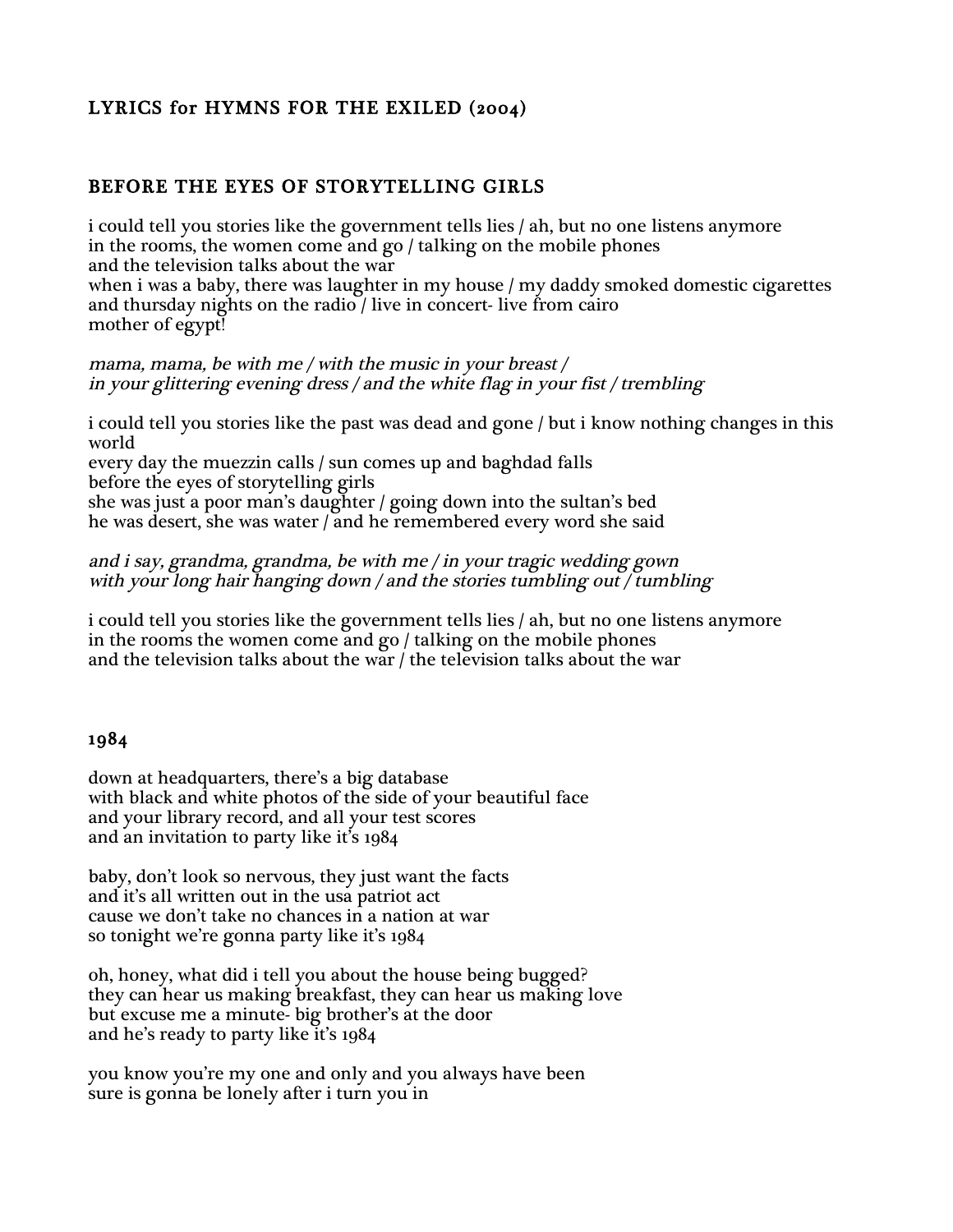so i'll wait till tomorrow to file my report and tonight we can party like it's 1984

# COSMIC AMERICAN

i'm a live wire, i'm a shortwave radio, do you copy? i'm a flash of light from the radar tower to the runway if i leave you i'm gonna do it semi-automatically do you blame me?

you are so far out there in the static / hey, baby, am i coming through? i am up above the buildings / i can see forever out the window of a hotel room i spent a long night with a stranger i give my body to and still i miss you

still i never knew a love so tender / we're out behind your astro van and you've got me up against the fender / you are the cosmic american man

i'm a live wire, i'm a shortwave radio, do you copy? i'm a flash of light from the radar tower to the runway if i love you i'm gonna do it semi-automatically do you blame me? do you blame me? do you blame me?

## THE BELLY & THE BEAST

i in my longing fly out in the night / unveiled and irreverently dressed i'm lip-stuck and liquored up- picking a fight / i'm the wicked wicked witch of the west over the alleyways, backward and blind / and the sad and insatiable sprawl over the marketplace, darkly defined / his desert is sounding a call

he was a businessman twenty-five years / when the angel appeared with his orders I'm making you mine, my divine volunteer / and i'm flying you over the border and he can't recall where it all fell apart / was it north of medina or south? where the prophecy ends and the politics start / where the weapon went into his mouth

### and everyone's sleeping, and he's flying out / and no one can keep him down now

the morning delivers the news to my door / of my president's war in the east but he doesn't tell me and i don't know who's / in the belly and who is the beast when there's no place to run to, when there's no place to hide it won't matter whose side you are on like the bomb in the basement we couldn't stop if we tried and it won't be long, and it won't be long, and it won't be long...

ORION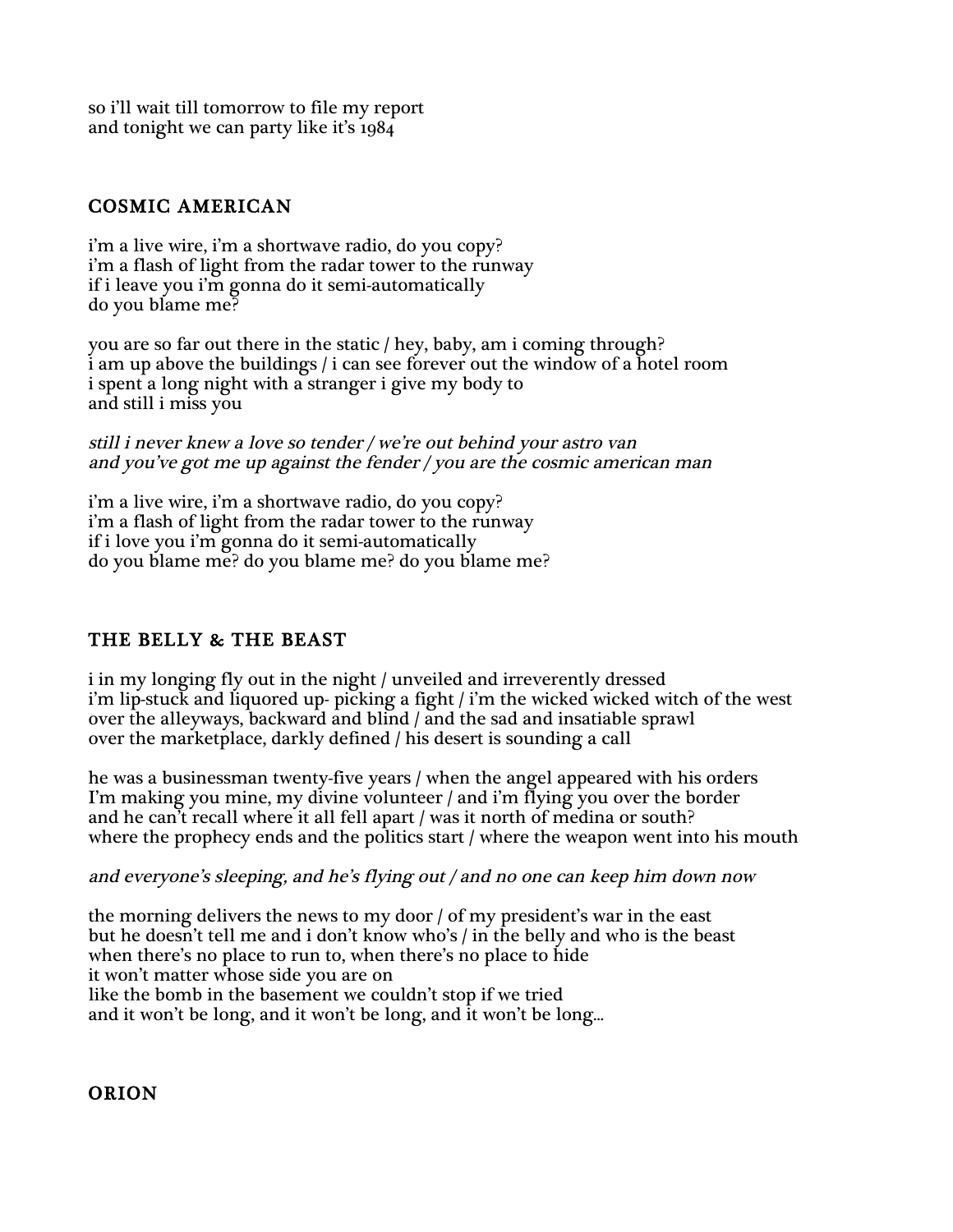you were dead when they found you / on the floor of your apartment you were dead, and your drumset stood there shining in the dark shining like stage lights / shining like your eyes shining like orion in the night

you were small time back in austin / where the drummers are all poor you were rocking out this dive bar / there were bottles on the floor and a couple lonely people / and the bartender and i remembered what it is to be alive

hey, orion, he's falling / catch him if you can hey, orion, he's calling / amen, amen, amen

were you dreaming of the big time / when you fell down all alone? could you see the velvet curtain / and the silver microphone? could you hear your own heart beating? / did you hear it getting slow? could you hear your own heart playing rock & roll?

hey, orion…

gram parsons in a hotel / buddy holly on a plane and you, in your apartment / with your drumset shining shining like stage lights / shining like your eyes shining like orion in the night

hey orion…

### MOCKINGBIRD

hush, you little baby, don't you say a word here comes the devil, all dressed up like a mockingbird and if that mockingbird should try to steal you off the ground mama's gonna grab on tight and hold you down- down- down

mama, can you tell me: where did my money go? what did the devil sell me? i don't even know he's been pecking in my pockets, diving round my door trying to take me with him- what does he want me for?

mama told me don't let go the ground / somebody hold me- hold me down

i got the devil on my shoulder- hollering- beating his red wing saying "polly wanna dollar, i don't care if you can sing" and "put down that guitar, now, darlin', you can't really play it don't matter what you got to say- you don't know how to say it"

mama told me…

what's this coming? what's this coming? coming over me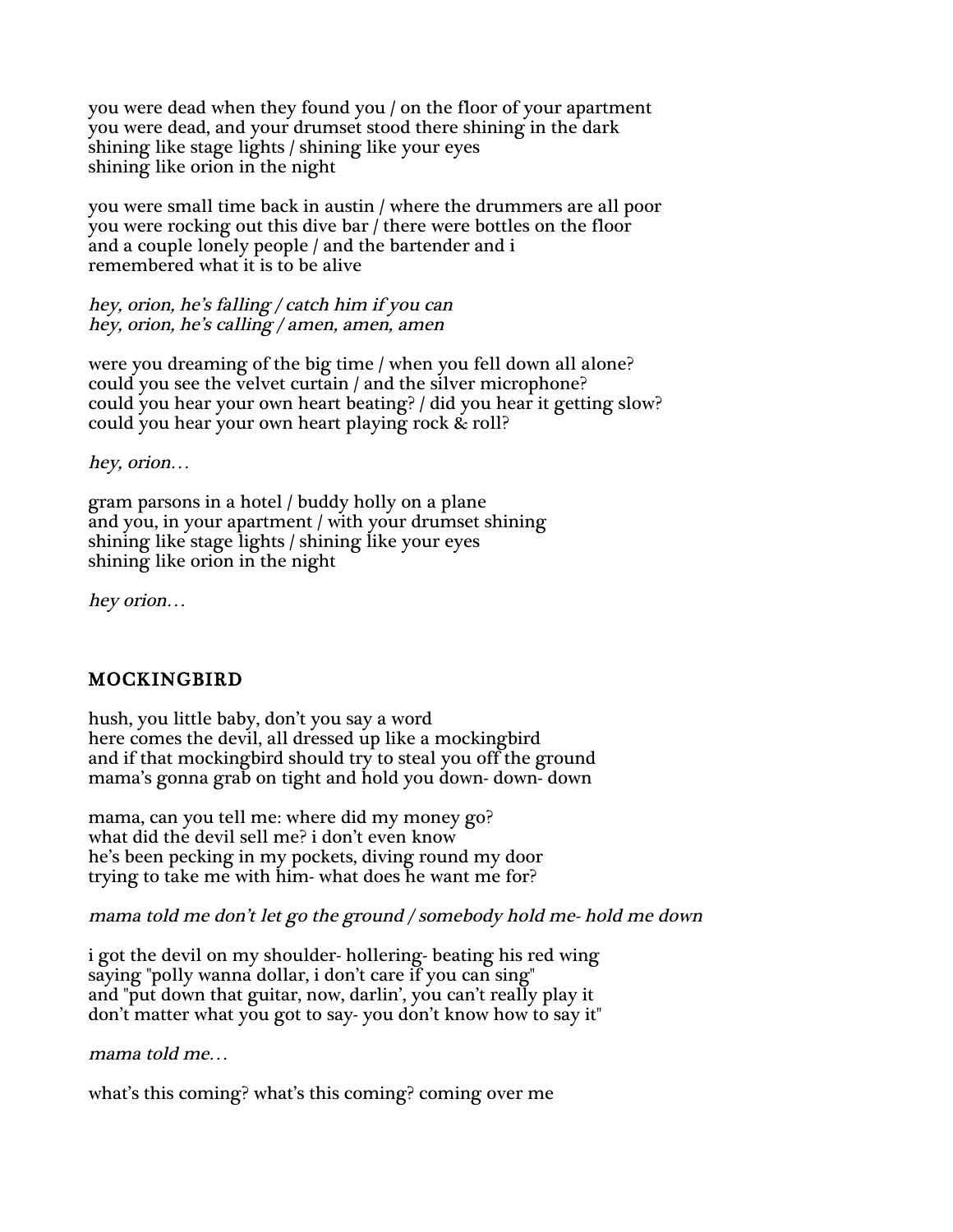i can't stand myself- i can't even stand on my own feet

mama told me…

## I WEAR YOUR DRESS

this is just to tell you that i wear your dress sometimes the one you made with the gold brocade and the empire waistline you fitted to your figure when it looked just like my own that was jersey in the fifties, and the women stayed at home

so you laid your paper pattern on the table in between the silverware and napkins and the harper's magazines from a slow suburban season that is nothing but a dream to your granddaughter

this is just to tell you that i wear your dress sometimes i wear it down to the bar in town and dance around all night talking and joking, swearing and smoking like any stranger in a crowd and nobody stares, nobody cares to tell me i'm not allowed- i am allowed

and my body, by the letter of the law, is still my own when i lay down in the darkness, unburdened and alone with the liberty you've given like the clothing you've outgrown to your granddaughter

this is just to tell you that i wear your dress sometimes

## A HYMN FOR THE EXILED

one two three four five six seven / the word came down to him from heaven and naked as an animal, he knew everything of flesh and bone / he could call it all his own if he could name it, he could lay claim to it, too but after all the word was spoken / you sent him out into the open all alone to make his broken promise whole again eight nine ten eleven twelve / did you see how far he fell? did you watch him covering his body in his shame?

and wanting you near him / though you couldn't hear him he was falling down with your name in his mouth

a thousand thousand years pass through me / stoned on loneliness and movies where people make their love in foreign tongues every family locks their door / every man in uniform reminds me of the body of my own one i knew you before i met you / i've forgotten why i left you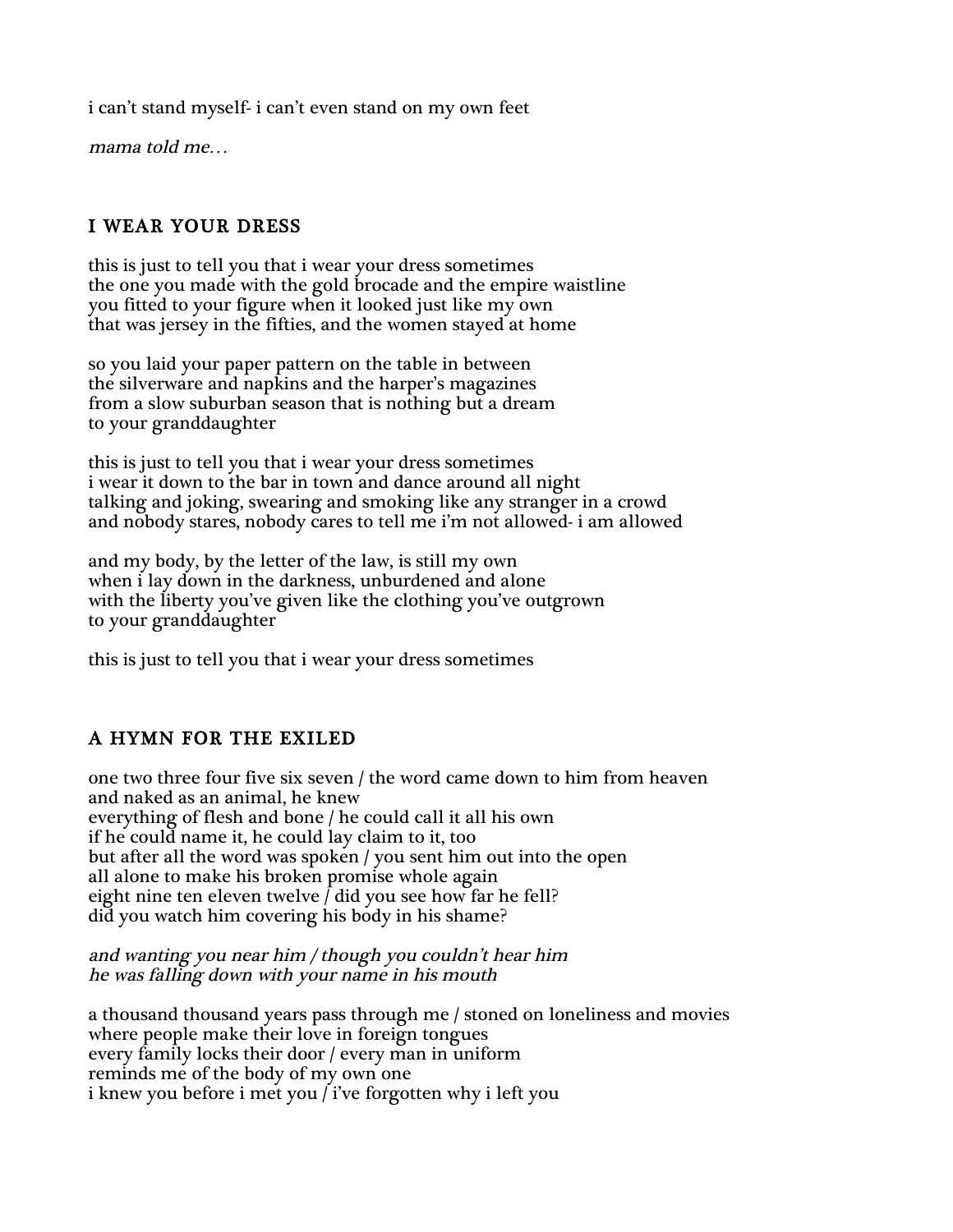all i wanna do is get back into your good grace call you by your hundred names / till it makes you mine again till i get my will back in this godforsaken place

i want you near me / i know you can't hear me, now but i'm falling down with your name i want you near me / i wish you could hear me, now while i'm falling down with your name in my mouth

## QUECREEK FLOOD

it was late in july / at the quecreek coal mine / when the water came rolling down as black as bad blood / to where nine good men stood shuddering, shivering / shouting for deliverance / sure they would drown

and safe above ground / the boss paced around / surveying the scene of the flood after chasing away / the UMWA / so inspections were cheap / he didn't lose sleep he just stood in the sun / "what could we have done?" he said / "this was an act of god"

and the president came / from his party campaign / to shake every hero's right hand after slashing the funds / for the miners' black lungs / and the regulations "god bless our nation," / he said, "united we stand"

and the anchorgirl cried / when the miners survived / she lauded her god in his glory and the tired cameraman / packed up the van / and they wore the same frown as they drove out of town / where they found the next sellable story

and we who were raised by invisible hands / and we who were raised on government lies we prodigal children of the promiseland / who's gonna open our eyes?

# TWO KIDS

my daddy's house is the safest of houses / he sealed up the windows so no air gets in and there's plenty of campbell's and beers in the basement / in case we can't get to the store or something

and my daddy told me that some people hate us / they even hate me, and i'm just a kid i asked how come, but he didn't answer / so i started thinking it was something i did

-IRAQI VERSE BY SYRIAN POET NOOR AL-DIN-

i have a bed with a superman blanket / he's not afraid of the dark like me sometimes i can't fall asleep when i'm supposed to / i'm thinking about something i saw on tv there was this house in a field full of houses / it was the bad guys living in there but i saw this kid looking out from the window / and he didn't look bad, he only looked scared